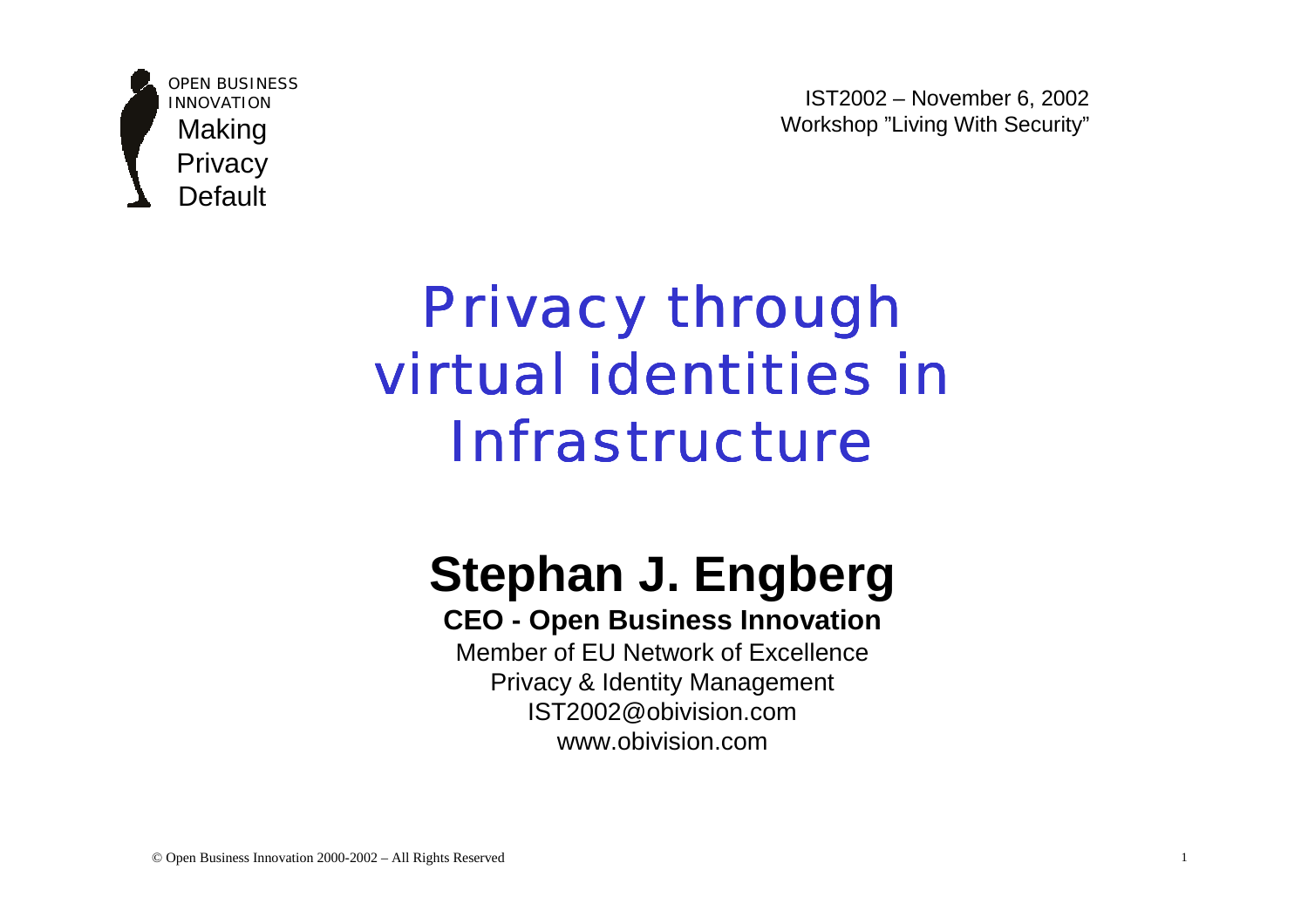#### OPEN BUSINESS INNOVATION The Privacy Barrier

#### **The Information Society require increasing amounts of personal data to provide value as promissed, but consumers avoid registration**

- "2/3 of experienced users NORMALLY leave a website when asked for personal information" [2]
- "Privacy worries DO NOT DECLINE WITH INCREASED EXPERIENCE" [1]
- Avoiding Registration is the preferred Privacy Enhancing Solution !

#### **"Privacy Concerns will be an important bottleneck to the take-up of electronic commerce and other Information Society Services" [3]**

- Despite legal framework (..) privacy abuses continues on a vast and persistant scale" [3]
- "The long-term picture shows a radical departure from current practises, and demonstrates the weaknesses of todays' legislative approaches in managing future privacy concepts" [3]

#### **Individual Concern is likely to GROW with experience, media scares and new privacy Invasive Technologies [4].**

<sup>1.</sup> PriceWaterhouseCoopers, Autumn 2001

<sup>2.</sup> US Statistical Research, Spring 2001

<sup>3.</sup> EU JRC "Future Bottlenecks to the Information Society", June 2001

<sup>4.</sup> More work needed to separate technology experience with Privacy issues

<sup>©</sup> Open Business Innovation 2000-2002 – All Rights Reserved <sup>2</sup>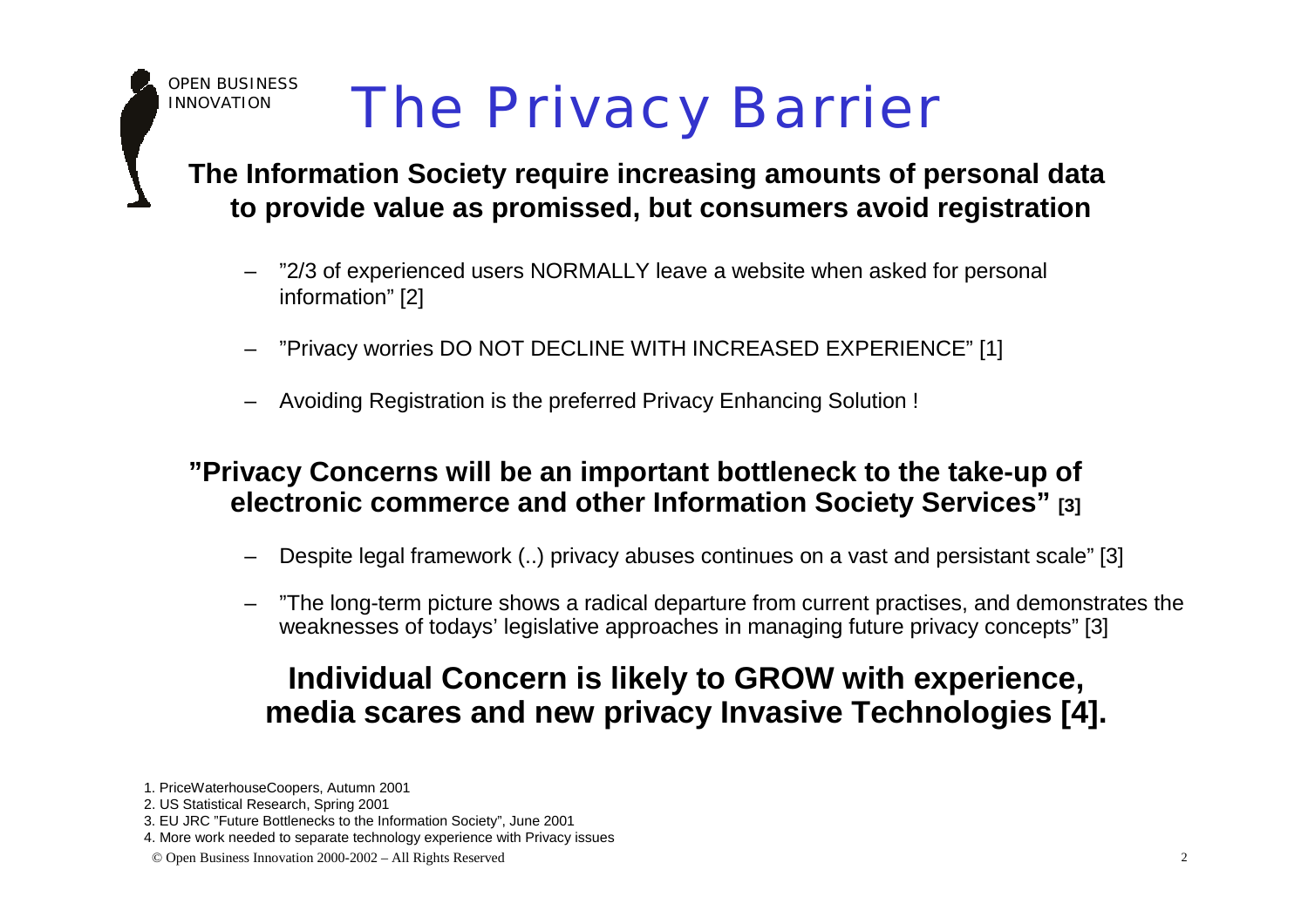

## **"The Strongest Force on Earth is the Individual Need for Control."**

Tom Peters

"We will never share your personal data" ... but we can !

**Lack of Privacy is already one of the strongest barriers for the Information Society and Economic Growth!**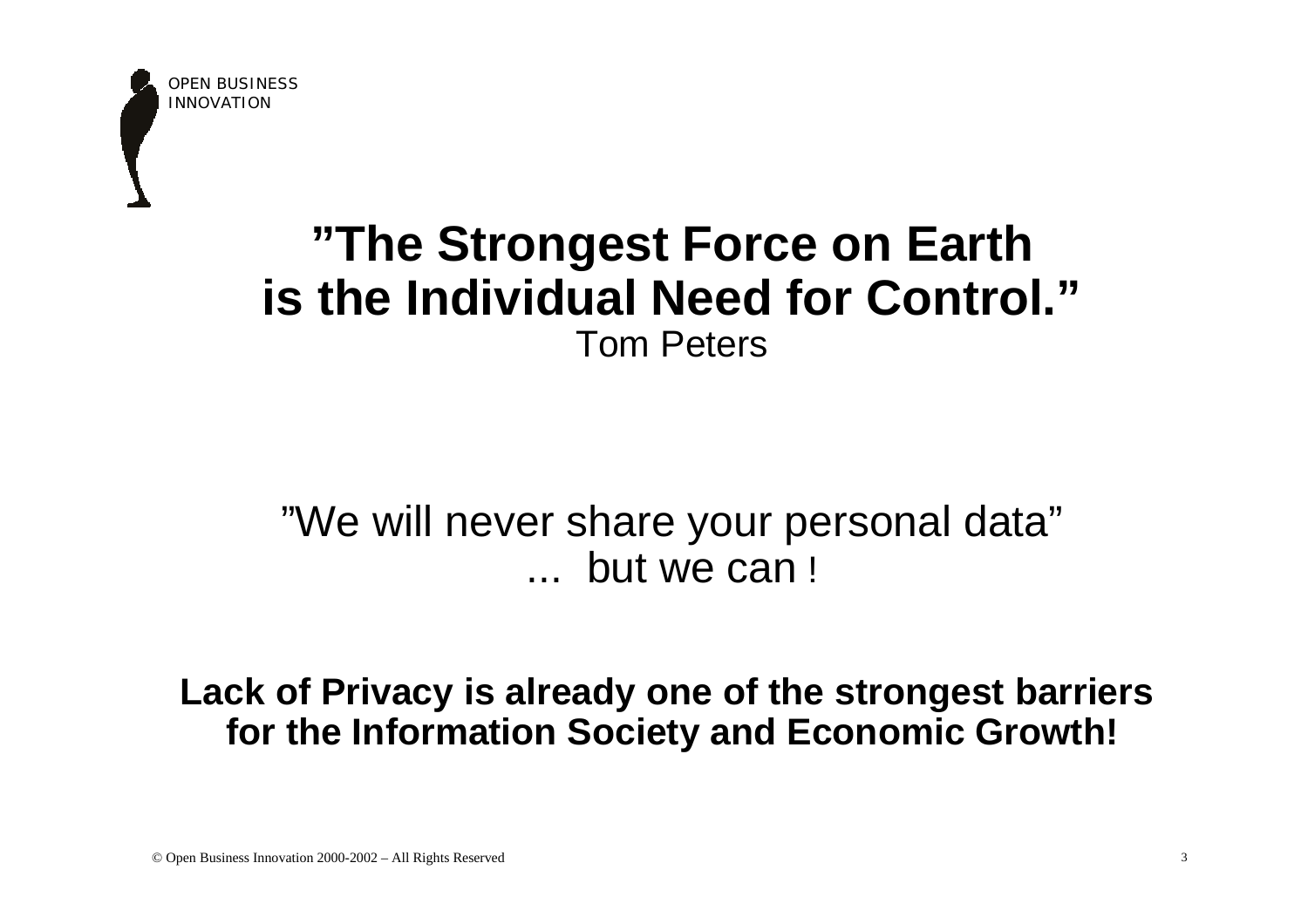

### IDENTIFICATION DESTROY TRUST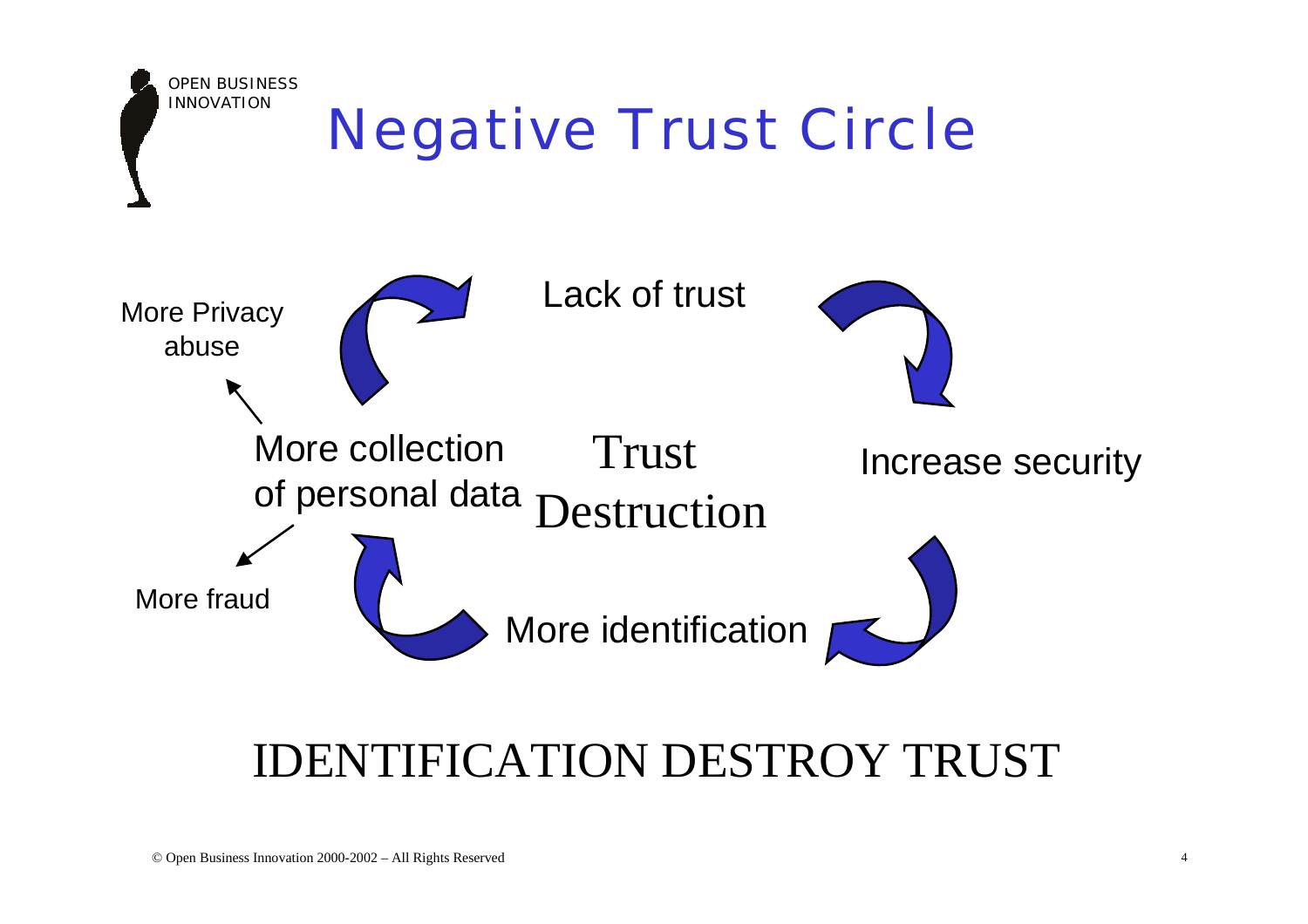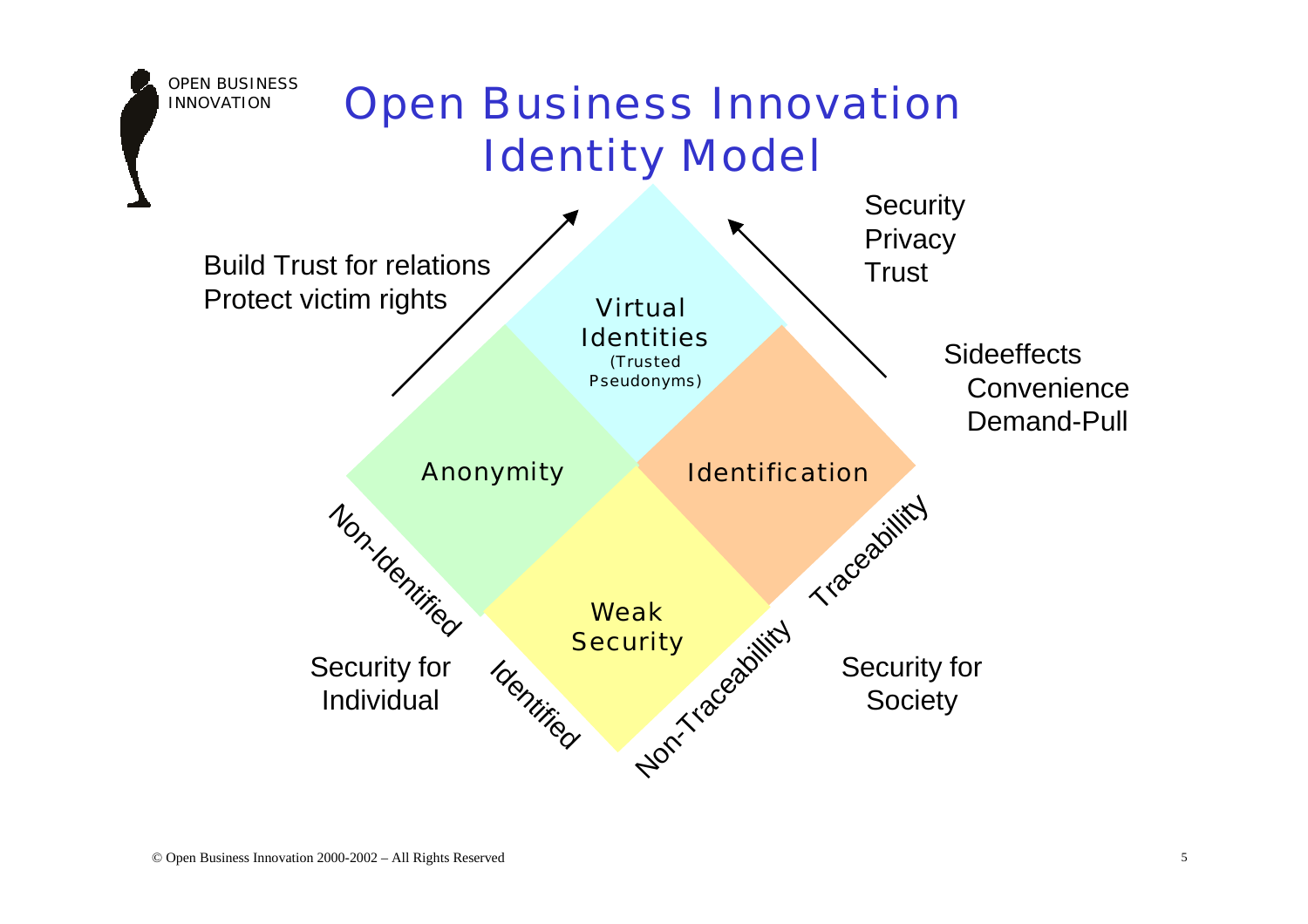

### Eliminate Single Points of Trust Failure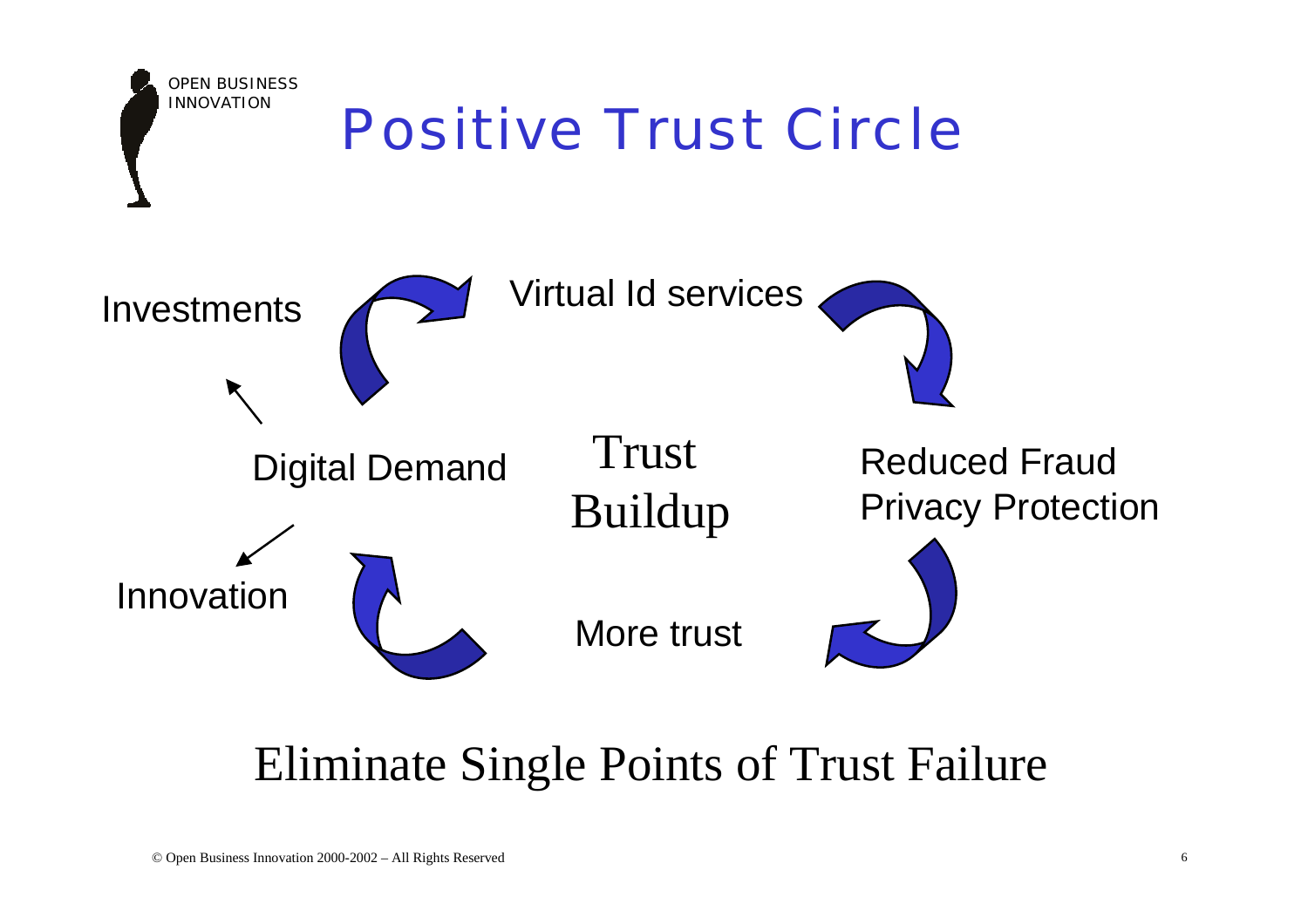

© Open Business Innovation 2000-2002 – All Rights Reserved Fatent pending  $\sim$  7